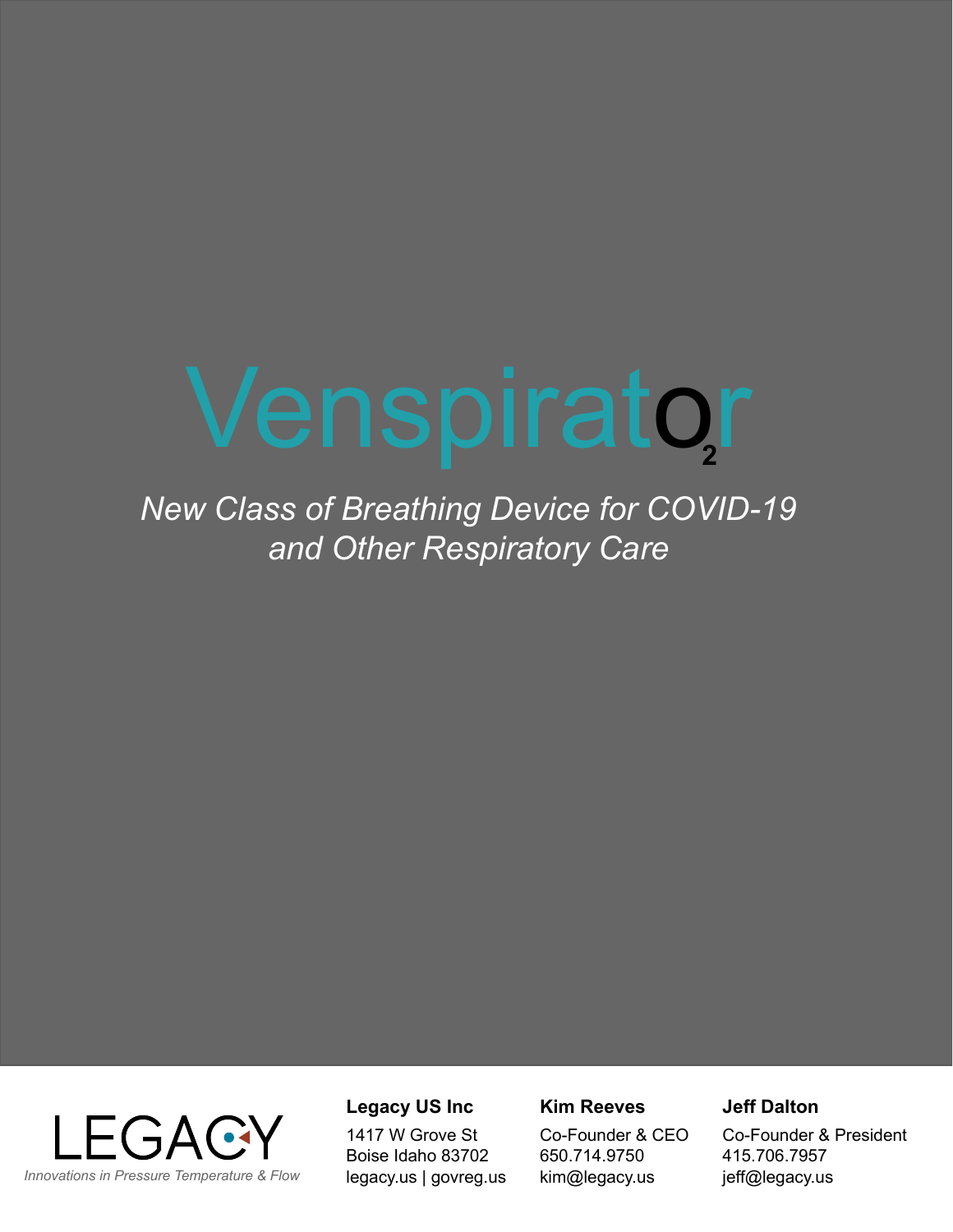## **Problem**

For treatment and prevention of COVID-19, there's a gap in current technology between PPE and Life Support.





Non-Electric

Portable/Lightweight

 $\blacktriangleright$  Low Cost ~ \$100

Respirator - mask Ventilator - breathing machine **PPE Life Support**

**Prevents disease transmission** 

**Prevents lung damage ■ Easy to sterilize & reuse** 

# **Solution**

New paradigm in respiratory care and new class of breathing device based on proven & profitable technology.

# **Technology**

Venspirator™ combines the breathing assistance of a life-support ventilator with the safety and portability of a PPE respirator. Treatment can prevent the need for a ventilator.

## Fits into most sealed face masks

K Non-Invasive and Natural Rhythm Breathing Assistance

Also treats COPD, sleep apnea, asthma, etc...

Incoming oxygen (portable or not) GovReg® patented pressure regulator Incoming & outgoing air - New paradigm in filter technology Adjustable assisted breathing based on treatment Proprietary air/oxygen mixing

## **IP & Defensibility**

Venspirator™ includes IP for breathing assistance, fluid mixing, and filter technology. The underlying GovReg® pressure regulator is patented globally, certified food grade, and currently selling worldwide.

It would be a challenge to compete with the layered IP

#### **Venspirator™**

- US Utility Patent Application 16/888,564 filed on 5/29/20 "Fluid Mixing Apparatus Such as a Ventilator," under the newly enacted USPTO COVID-19 Prioritized Examination Pilot Program called *TRACK1.COVID*.
- On 8/3/20 Legacy was accepted into the program for accelerated patent examination.

#### **GovReg®**

● GovReg® pressure regulation technology has utility patents issued in the US and 22 other countries, with of the Venspirator™. The countries pending. The Venspirator™.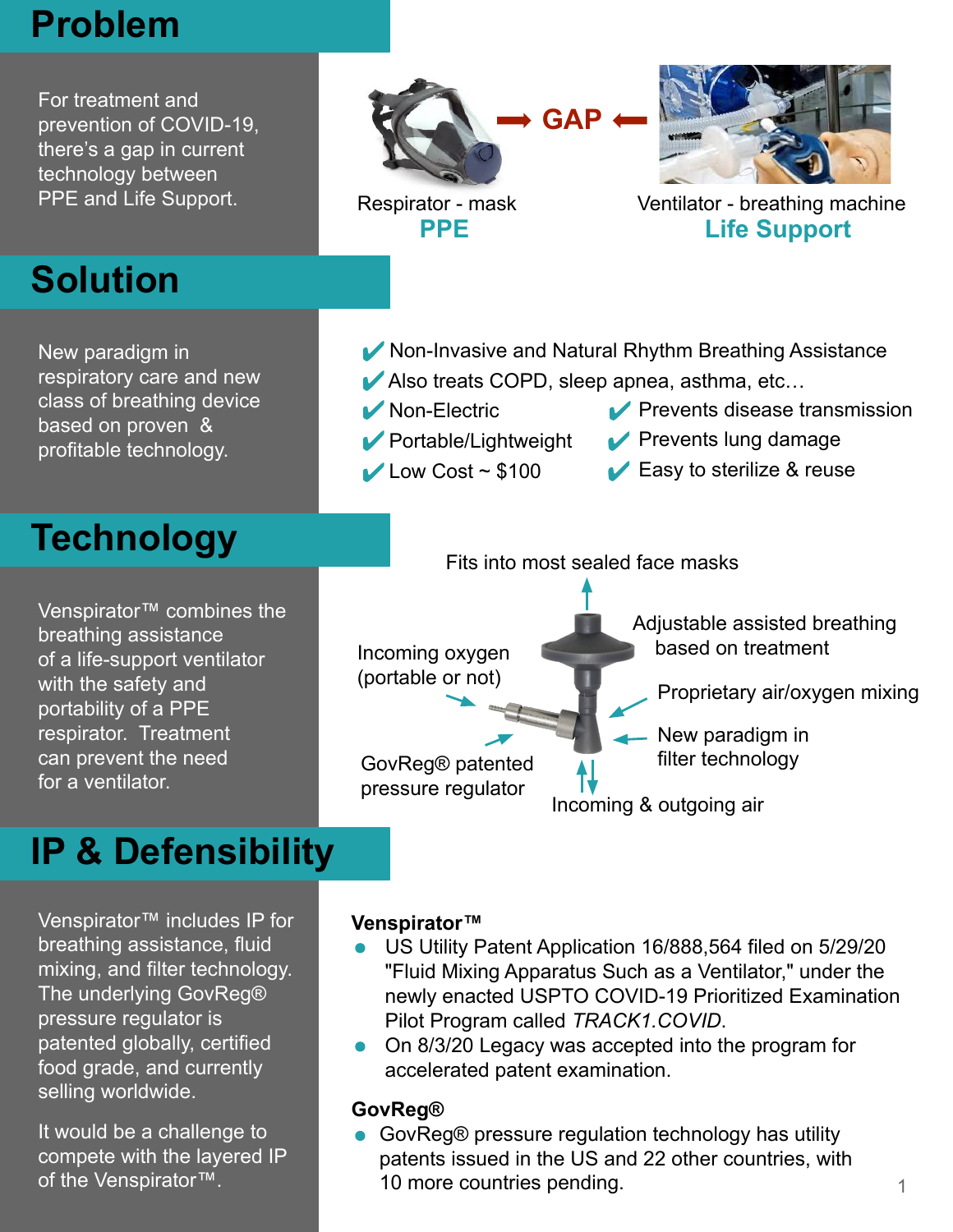## **Customer**

Venspirator™ use extends well beyond COVID-19 and other respiratory therapy to protection for military & first responders and athletic performance enhancement.

## **Who can use the Venspirator™?**

- **COVID-19 patients for both treatment and prevention**
- **Patients with other respiratory illnesses including** COPD, sleep apnea, asthma, and cystic fibrosis
- **Military and First Responders as protection from**  airborne disease, chemical weapons, smoke, and pollution while simultaneously supplying oxygen enriched air to boost endurance
- **Professional & recreational athletes for protection** from airborne toxins and performance enhancement

# **Market Opportunity**

Venspirator™ introduces a new paradigm in respiratory technology of safe, portable (wearable), non-electric, low-cost breathing assistance and performance enhancement.

## **Who will buy the Venspirator™?**

- *M* Hospitals & Other Medical Facilities
- **Federal, State & Local Governments (eg FEMA)**
- Military & First Responders (reduces medical footprint in the field)
- Humanitarian Foundations
- Sports & Athletic Organizations
- *M* Homes for Self-Care & Survival Kits

## **Societal Impact**

Venspirator™ can save lives by preventing airborne transmission and treating COVID-19 patients early before their illness worsens to the point of needing a ventilator. By then it may be too late.

We need to move now as more lives are at stake with each passing day.

Along with traditional distribution by medical and government agencies, we're also pursuing alternative distribution:

- The Gates Foundation already has a distribution network in place for medical and other supplies.
- Coca-Cola has one of the largest distribution networks on the planet. Remote villages with no running water still seem to have Coke. Plus their technicians already know pressure regulators and can assist medical providers with Venspirator settings and use. The Coca-Cola Foundation may provide access to this distribution network. (Could also be Pepsi, etc)
- Nike could assist with athletic use of the Venspirator to help ease the stigma of breathing devices and even make them cool. Air pollution? Allergies? No problem! Get outside and ... Just Do It! (Could also be Adidas, etc) 2